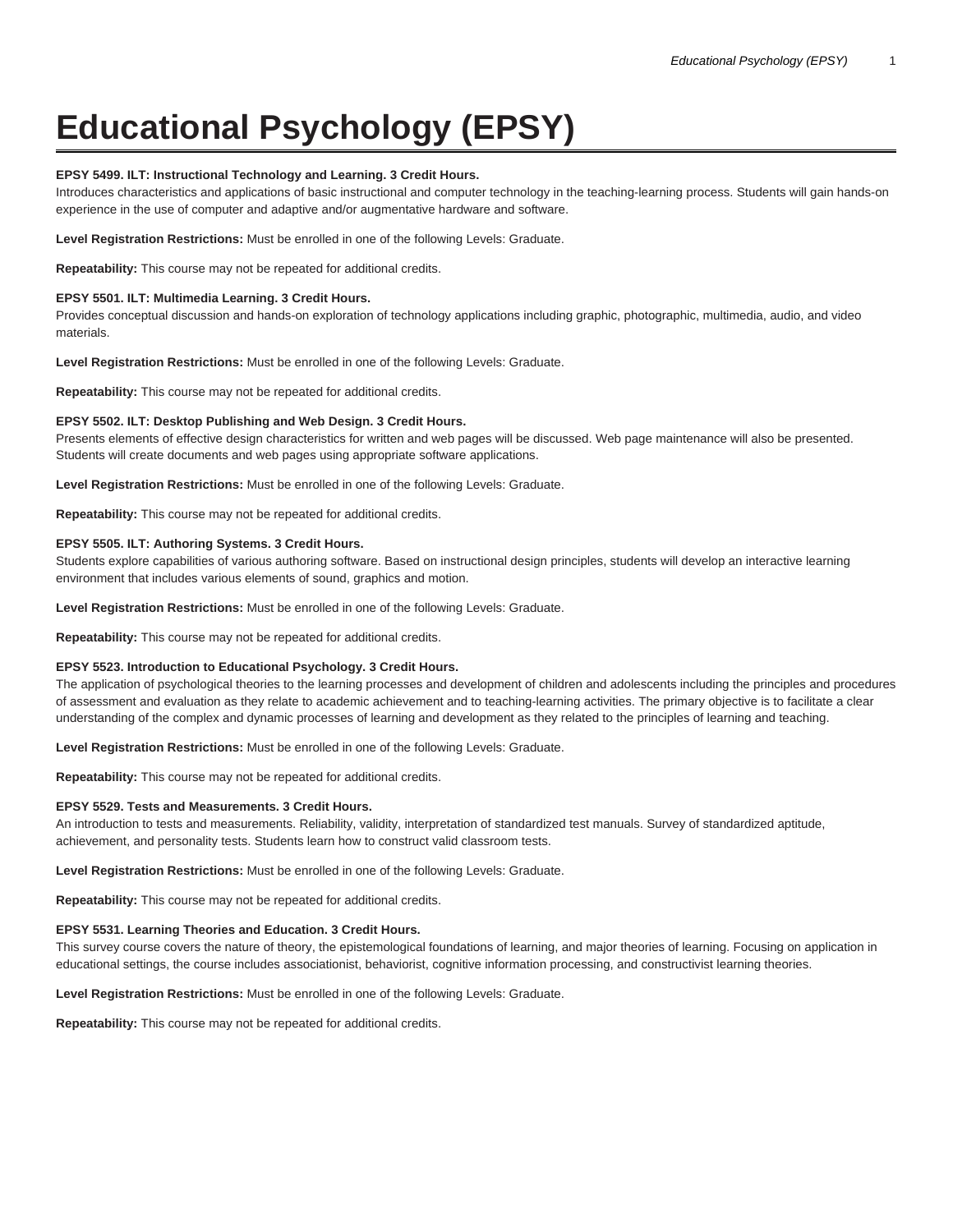# **EPSY 5541. Concepts in Human Development. 3 Credit Hours.**

Covers the major theoretical orientations and methodological approaches to human development. Uses a life-span approach to cognitive, social, and physical development, genetic influences, parental influences, language and perceptual development, intelligence, peer influences, parenting practices, moral development, and the development of gender identity among other issues.

**Level Registration Restrictions:** Must be enrolled in one of the following Levels: Graduate.

**Repeatability:** This course may not be repeated for additional credits.

## **EPSY 5551. Introduction to Program Evaluation. 3 Credit Hours.**

Methods and approaches to evaluation; planning and conducting evaluations; problems confronting the evaluator; professional issues.

**Level Registration Restrictions:** Must be enrolled in one of the following Levels: Graduate.

**Repeatability:** This course may not be repeated for additional credits.

# **EPSY 5561. Development and Learning Over the Lifespan. 3 Credit Hours.**

This course is intended for master's and doctoral students seeking an introductory survey of how humans develop and learn in several key areas across the lifespan. To this end, the course addresses typical trajectories of development and learning in three major domains: cognition, social competence and interaction, and physical and motor skills. We will examine both domain-general theories of development and learning that guide thinking across all three domains of interest, as well as essential domain-specific theories and recent empirical research relevant to just one or two domains.

**Level Registration Restrictions:** Must be enrolled in one of the following Levels: Graduate.

**Repeatability:** This course may not be repeated for additional credits.

# **EPSY 8625. Intermediate Educational Statistics. 3 Credit Hours.**

Survey of issues, problems, and approaches involved in using ANOVA, correlational, and nonparametric procedures. Emphasizes guidelines for selecting statistical tests, computer-aided computation, and interpretation of results.

**Level Registration Restrictions:** Must be enrolled in one of the following Levels: Graduate.

**Repeatability:** This course may not be repeated for additional credits.

# **EPSY 8627. Introduction to Research Design and Methods. 3 Credit Hours.**

The primary goals of this survey course are to help students understand (a) how to make optimal decisions with respect to their own research, (b) evaluate the decision-making and research practices of other researchers, and (c) that there is no one "best" method (i.e., the best method depends on a researcher's goals; avoid mismatching goals and methods). To be an effective decision-maker, a researcher has to coordinate multiple goals and develop a set of effective options for meeting these goals. The present course is designed to help students identify their goals, develop a set of plausible options (i.e., possible research methods), and evaluate the pros and cons of these options. It is also hoped that students will gain increased insight into the ethics of research and how to write effective journal articles and research proposals. Ideally this course should be taken early in one's program and in conjunction with an epistemology of research course. It is hoped that the one-class introduction to a specific methodology (e.g., ethnography or metaanalysis) will prompt a student to take a follow-up course that spends the entire semester on that method.

**Level Registration Restrictions:** Must be enrolled in one of the following Levels: Graduate.

**Repeatability:** This course may not be repeated for additional credits.

# **EPSY 8629. Test Construction and Validation. 3 Credit Hours.**

Students will plan, develop, construct, revise, and validate an instrument. Methods for assessing reliability and validity (especially construct validity) are emphasized. Item analysis techniques are included. Basic approach and components of Item Response Theory (IRT), including introduction to the Rasch models.

**Level Registration Restrictions:** Must be enrolled in one of the following Levels: Graduate.

**Repeatability:** This course may not be repeated for additional credits.

# **EPSY 8638. Seminar in Instructional Theories. 3 Credit Hours.**

Examines contemporary instructional theories and models. Includes consideration of various conceptions of the learner and the instructional process.

**Level Registration Restrictions:** Must be enrolled in one of the following Levels: Graduate.

**Repeatability:** This course may not be repeated for additional credits.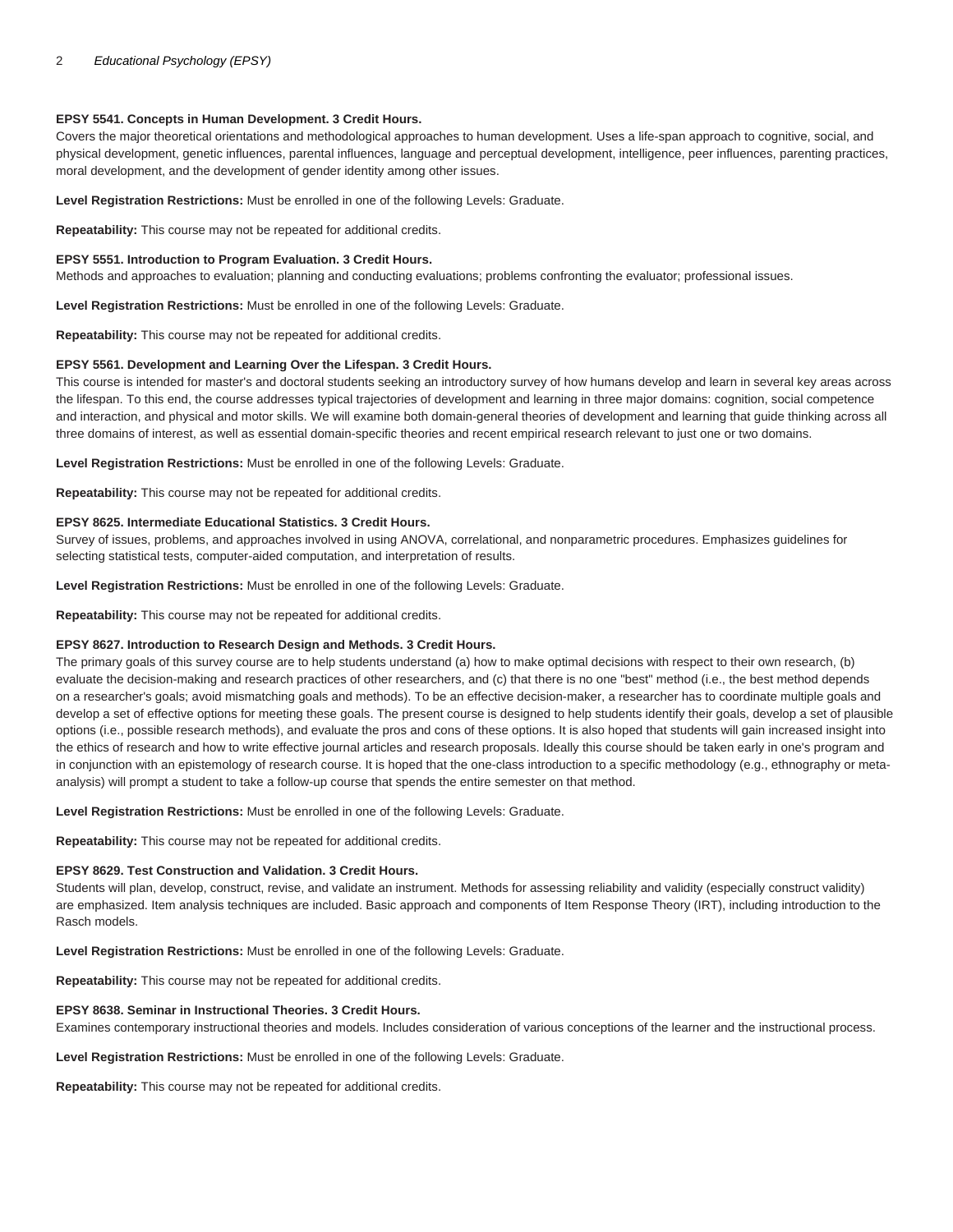# **EPSY 8639. Instructional Design and Development. 3 Credit Hours.**

Covers strategies and techniques for creating or modifying instructional resources. Emphasis will be given to instructional design models for the systematic design of instruction, including adaptive and/or augmentative technology. Students will employ a specific instructional design model and apply select instructional theories in the design of an instructional unit.

**Level Registration Restrictions:** Must be enrolled in one of the following Levels: Graduate.

**Repeatability:** This course may not be repeated for additional credits.

### **EPSY 8735. Proseminar in Learning. 3 Credit Hours.**

Extended treatment of selected topics in educational psychology concentrating on issues dealing with learning and instruction.

**Level Registration Restrictions:** Must be enrolled in one of the following Levels: Graduate.

**Repeatability:** This course may not be repeated for additional credits.

# **EPSY 8741. Proseminar in Human Development. 3 Credit Hours.**

Extended treatment of selected topics in human growth and development.

**Level Registration Restrictions:** Must be enrolled in one of the following Levels: Graduate.

**Repeatability:** This course may not be repeated for additional credits.

## **EPSY 8825. Advanced Data Analysis. 3 Credit Hours.**

A survey of statistical techniques involving both between groups and correlational analyses. Students use SPSS to analyze data.

**Level Registration Restrictions:** Must be enrolled in one of the following Levels: Graduate.

**Repeatability:** This course may not be repeated for additional credits.

## **EPSY 8826. Multivariate Research Methods. 3 Credit Hours.**

A survey of multivariate data analysis procedures, with a focus on parametric techniques. Students use computer library programs (SPSS) to analyze data.

**Level Registration Restrictions:** Must be enrolled in one of the following Levels: Graduate.

**Repeatability:** This course may not be repeated for additional credits.

# **EPSY 8827. Experimental Design. 3 Credit Hours.**

Emphasizes parametric analyses of variance and covariance, and their nonparametric analogs. Students use computer library programs (SPSS) to analyze data.

**Level Registration Restrictions:** Must be enrolled in one of the following Levels: Graduate.

**Repeatability:** This course may not be repeated for additional credits.

### **EPSY 8960. Seminar Series: Problems in Educational Psychology. 3 Credit Hours.**

Specified problems, research, and practice in educational psychology. May be repeated for credit Specific offerings change from semester to semester; contact Department for current offerings.

**Level Registration Restrictions:** Must be enrolled in one of the following Levels: Graduate.

**Repeatability:** This course may be repeated for additional credit.

# **EPSY 8970. Seminar Series: Problems in Educational Psychology. 3 Credit Hours.**

Specified problems, research, and practice in educational psychology. May be repeated for credit when approved by the instructor. Specific offerings change from semester to semester; contact Department for current offerings.

**Level Registration Restrictions:** Must be enrolled in one of the following Levels: Graduate.

**Repeatability:** This course may be repeated for additional credit.